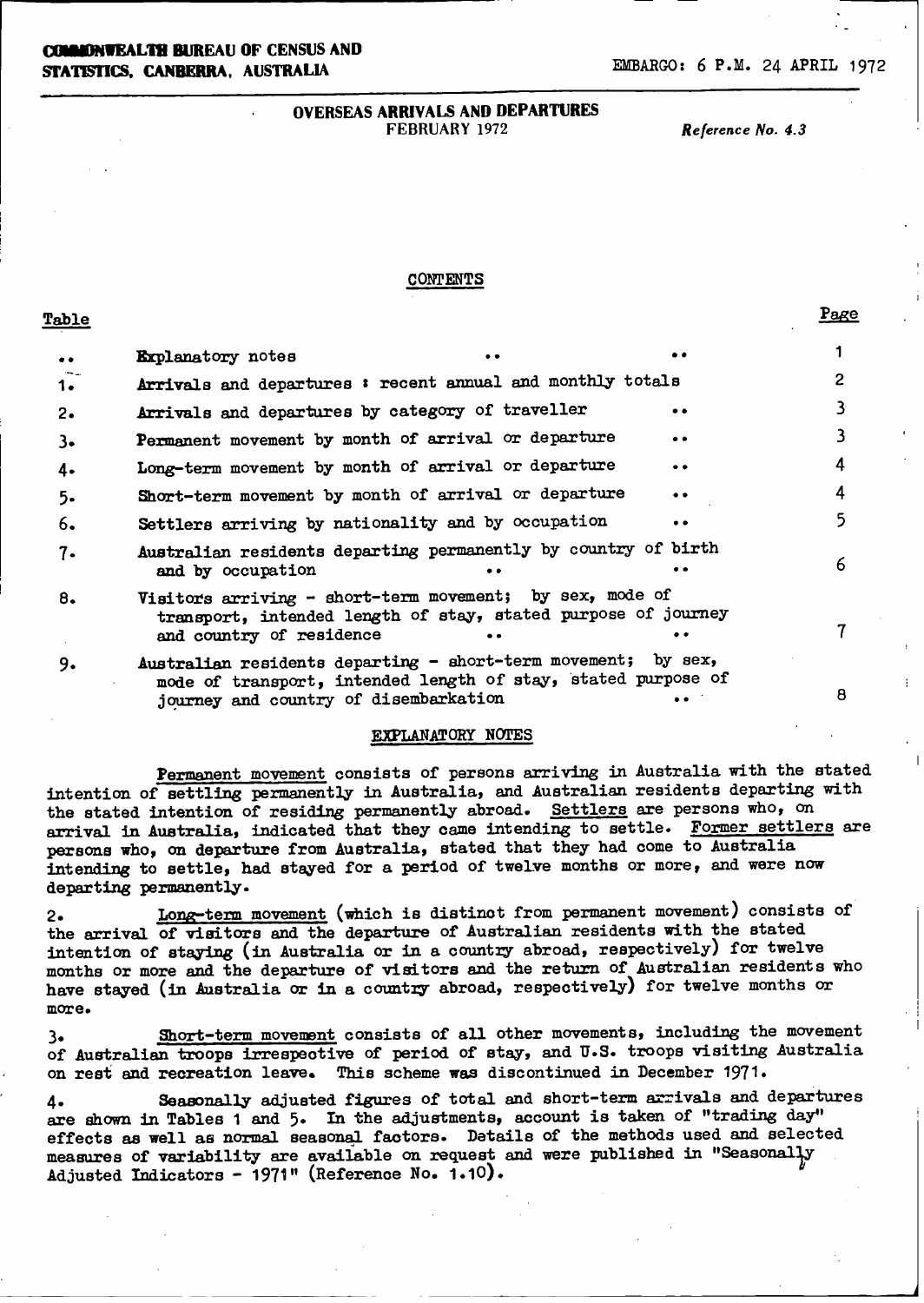**5.** Statistics of characteristics of travellers in the short-term movement from **April 1971** are estimates derived from a fifty per cent sample of short-term travellers. While the total number of such travellers and statistics of their mode of transport are **fully mown,** statistics in various classifications, e.g. nationality, may differ from **those** that would be obtained from complete processing. A measure of this difference is **given by** the standard error. There are about **2** chances in 3 that the difference will be less **than 1** standard error, and 19 chances in 20 that it will be less than **2 standard** errors. The standard error varies with the size of the estimate and the following table shows the standard errors of various estimate sizes.

| Size of quantity                       | Approximate standard<br>error of estimate |                                  |  |  |  |  |
|----------------------------------------|-------------------------------------------|----------------------------------|--|--|--|--|
| estimated<br>(persons)                 | Persons                                   | Per cent<br>of estimate          |  |  |  |  |
| 10,000<br>5,000<br>1,000<br>500<br>100 | 100<br>70<br>32<br>23<br>10               | 1.0<br>1.4<br>3.2<br>4.5<br>10.0 |  |  |  |  |

6. Statistics of permanent and long-term movement are based on records of all travellers in this movement and therefore do not contain sampling errors. However, since short-term movement is a component of total-movement, statistics of characteristics of travellers in total movement are subject to such errors. The magnitude of **standard** errors in **total** movement is about 20 per cent less than in short-term movement.

**7. A** fuller description of the sampling procedures was published in "Overseas Arrivals and Departures, December Quarter 1971" (Reference No. 4.1).

|                        | Total<br>arrivals* |                      |         | Total departures*     | Excess of arrivals |                        |           |  |
|------------------------|--------------------|----------------------|---------|-----------------------|--------------------|------------------------|-----------|--|
| Period                 | Number             | Seasonally           | Number  | Seasonally            |                    | over departures        |           |  |
|                        | recorded           | adjusted(a)          |         | recorded adjusted (a) | Males              | <b>Females</b> Persons |           |  |
| Year ended June - 1970 | 957,434            | $\bullet$            | 844,870 | $\bullet$             | 61,630             | 50,934                 | 112,564   |  |
| 1971                   | 1,052,603          | $\bullet$            | 951,184 | $\bullet$             | 52,773             | 48,646                 | 101,419   |  |
| Year ended December -  |                    |                      |         |                       |                    |                        |           |  |
| 1970                   | 1,026,675          | $\ddot{\phantom{0}}$ | 903,801 | $\bullet$ $\bullet$   | 65,546             | 57,328                 | 122,874   |  |
| 1971                   | 1,078,798          | $\bullet$            | 994,193 | $\bullet$ $\bullet$   | 43,556             | 41,049                 | 84,605    |  |
| Eight months ended     |                    |                      |         |                       |                    |                        |           |  |
| 1971<br>$February -$   | 734,777            | . .                  | 610,854 | $\bullet$             | 60,983             | 62,940                 | 123,923   |  |
| 1972                   | 766,359            |                      | 663,788 | $\bullet$ $\bullet$   | 49,956             | 52,615                 | 102,571   |  |
| 1971<br>January        | 107,358            | 88,009               | 87,904  | 75,387                | 10,226             | 9,228                  | 19,454    |  |
| February               | 88,135             | 90,698               | 75,372  | 81,346                | 7,087              | 5,676                  | 12,763    |  |
| March                  | 85,727             | 83,970               | 83,361  | 78,161                | 2,616              | $-250$                 | 2,366     |  |
| April                  | 71,688             | 81,260               | 78,542  | 75,347                | $-3,836$           | $-3,018$               | $-6,854$  |  |
| May                    | 90,321             | 91,675               | 100,931 | 93,403                | $-4,341$           | $-6,269$               | $-10,610$ |  |
| June                   | 70,090             | 82,272               | 77,496  | 84,046                | $-2,649$           | $-4,757$               | $-7,406$  |  |
| July                   | 80,756             | 94,585               | 76,495  | 93,911                | 2,004              | 2,257                  | 4,261     |  |
| August                 | 90,242             | 92,263               | 82,435  | 79,521                | 4,088              | 3,719                  | 7,807     |  |
| September              | 97,618             | 95,721               | 68,462  | 79,962                | 13,557             | 15,599                 | 29,156    |  |
| October                | 103,664            | 96,428               | 74,159  | 83,273                | 15,560             | 13,945                 | 29,505    |  |
| November               | 90,479             | 92,666               | 76,707  | 85,615                | 5,578              | 8,194                  | 13,772    |  |
| December               | 102,720            | 91,887               | 112,329 | 89,490                | $-6,334$           | $-3,275$               | $-9,609$  |  |
| $1972 -$<br>January    | 115,602            | 92,459               | 94,778  | 82,790                | 10,717             | 10,107                 | 20,824    |  |
|                        | 85,278             | 84,671               | 78,423  | 81,418                | 4,786              | 2,069                  | 6,855     |  |
| February               |                    |                      |         |                       |                    |                        |           |  |

**TABLE** 1. - **OVERSEAS ARRIVALS AND** DEPARTURES : RECENT **ANNNUAL AND** MONTHLY TOTALS

L-- \* includes U.S. troops on rest and recreation leave. See parsgr aph 3 of the explanatory **notes**(a) See paragraph 4 of the explanatory notes on page **1.** NOTE. Minus sign (-) denotes excess of departures over arrivals.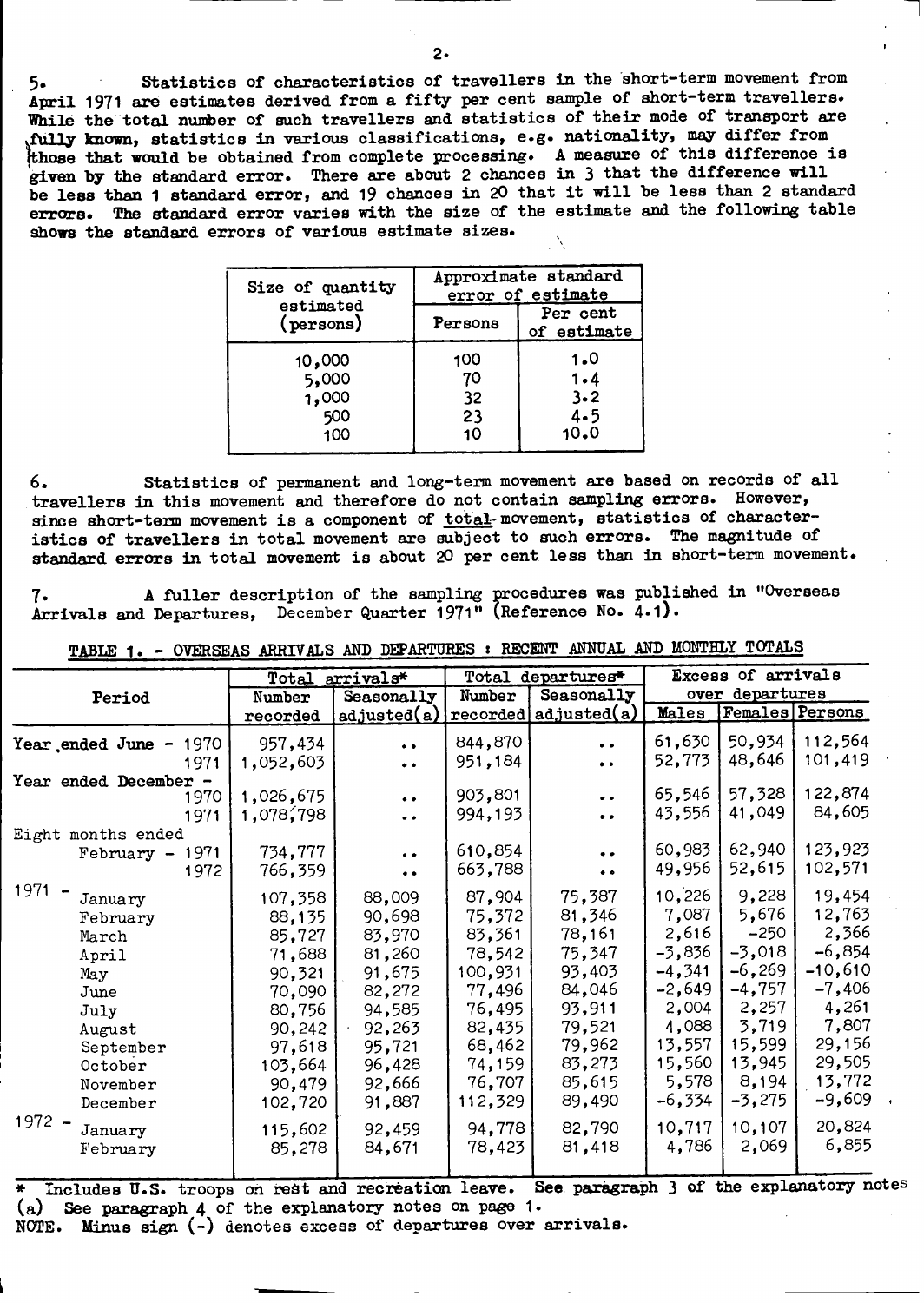## TABLE 2. - OVERSEAS ARRIVALS AND DEPARTURES BY CATEGORY OF TRAVELLER

 $\ddot{\phantom{1}}$ 

|                                                                           |                    | (Persons)          |                                                      |                    |                                       |                    |
|---------------------------------------------------------------------------|--------------------|--------------------|------------------------------------------------------|--------------------|---------------------------------------|--------------------|
| Category of traveller                                                     |                    | Year ended June    | Eight months<br>ended February                       |                    | Month of February                     |                    |
|                                                                           | 1970               | 1971               | 1971.                                                | 1972               | 1971                                  | 1972               |
|                                                                           |                    | <b>ARRIVALS</b>    |                                                      |                    |                                       |                    |
| Permanent movement -                                                      |                    |                    |                                                      |                    |                                       |                    |
| Assisted settlers                                                         | 131,868<br>53,231  | 119,847<br>50,164  | 85,100<br>34,285                                     | 57,155<br>35,499   | 10,309<br>4,349                       | 3,725<br>3,848     |
| Other settlers<br>Total permanent                                         | 185,099            | 170,011            | 119,385                                              | 92,654             | 14,658                                | 7,573              |
| Long-term movement -                                                      |                    |                    |                                                      |                    |                                       |                    |
| Australian residents                                                      | 38,711             | 43,554             | 31,944                                               | 37,928             | 3,542                                 | 3,920              |
| Overseas visitors                                                         | 29,842             | 31,225             | 21,667                                               | 20,238             | 3,163                                 | 3,015              |
| Total perm. and long-term                                                 | 253,652            | 244,790            | 172,996                                              | 150,820            | 21,363                                | 14,508             |
| Short-term movement -                                                     |                    |                    |                                                      |                    |                                       |                    |
| Australian residents<br>Overseas visitors*                                | 314,591<br>389,191 | 378,855<br>428,958 | 267,468<br>294,313                                   | 316,935<br>298,604 | 28,789<br>37,983                      | 32,717<br>38,053   |
|                                                                           |                    |                    |                                                      |                    |                                       |                    |
| <b>TOTAL ARRIVALS*</b>                                                    | 957,434            | 1,052,603          | 734,777                                              | 766,359            | 88,135                                | 85,278             |
|                                                                           |                    | DEPARTURES         |                                                      |                    |                                       |                    |
| Permanent movement -                                                      |                    |                    |                                                      |                    |                                       |                    |
| Former settlers                                                           | 26,082             | 28,244             | 19,344                                               | 20,811             | 1,864                                 | 2,168              |
| Other residents                                                           | 10,000             | 11,072             | 7,359                                                | 8,203              | 914                                   | 1,020              |
| Total permanent<br>Long-term movement -                                   | 36,082             | 39,316             | 26,703                                               | 29,014             | 2,778                                 | 3,188              |
| Australian residents                                                      | 63,454             | 66,463             | 44,036                                               | 44,578             | 5,304                                 | 5,425              |
| Overseas visitors                                                         | 17,414             | 19,928             | 12,949                                               | 14,976             | 1,629                                 | 1,968              |
| Total perm. and long-term                                                 | 116,950            | 125,707            | 83,688                                               | 88,568             | 9,711                                 | 10,581             |
| Short-term movement -                                                     |                    |                    |                                                      |                    |                                       |                    |
| Australian residents                                                      | 322,420            | 377,165            | 227,582                                              | 269,769            | 24,332                                | 26,108             |
| Overseas visitors*                                                        | 405,500            | 448,312            | 299,584                                              | <u>305,451</u>     | 41,329                                | 41,734             |
| TOTAL DEPARTURES*                                                         | 844,870            | 951,184            | 610,854                                              | 663,788            | 75,372                                | 78,423             |
| Includes U.S. troops on rest and recreation leave.<br>$\bullet$<br>notes. |                    |                    |                                                      | See paragraph 3    |                                       | of the explanatory |
|                                                                           |                    |                    | TABLE 3. - OVERSEAS ARRIVALS AND DEPARTURES BY MONTH |                    |                                       |                    |
|                                                                           |                    | PERMANENT MOVEMENT |                                                      |                    |                                       |                    |
|                                                                           |                    | (Persons)          |                                                      |                    |                                       |                    |
|                                                                           | Arrivals           |                    | Departures                                           |                    | Excess of arrivals<br>over departures |                    |
| Month                                                                     | Settlers           | Former<br>settlers | Other<br>Australian<br>residents                     | Total              | Settlers                              | Total              |
| 1971<br>January                                                           | 13,083             | 2,645              | 1,184                                                | 3,829              | 10,438                                | 9,254              |
| February                                                                  | 14,658             | 1,864              | 914                                                  | 2,778              | 12,794                                | 11,880             |
| March                                                                     | 15,165             | 2,203              | 931                                                  | 3,134              | 12,962                                | 12,031             |
| April<br>May                                                              | 11,401<br>12,935   | 1,759<br>3,186     | 809<br>1,139                                         | 2,568<br>4,325     | 9,642<br>9,749                        | 8,833<br>8,610     |
| June                                                                      | 11,125             | 1,752              | 834                                                  | 2,586              | 9,373                                 | 8,539              |
| July                                                                      | 13,354             | 2,718              | 889                                                  | 3,607              | 10,636                                | 9,747              |
| August                                                                    | 11,088             | 2,196              | 922                                                  | 3,118              | 8,892                                 | 7,970              |
| September                                                                 | 12,845             | 2,287              | 813                                                  | 3,100              | 10,558                                | 9,745              |
| October                                                                   | 15,519             | 3,313              | 1,106                                                | 4,419              | 12,206                                | 11,100             |
| November<br>December                                                      | 12,528             | 2,489              | 930                                                  | 3,419              | 10,039                                | 9,109              |
| January<br>1972                                                           | 11,824<br>7,923    | 3,037<br>2,603     | 1,202<br>1,321                                       | 4,239<br>3,924     | 8,787<br>5,320                        | 7,585<br>3,999     |
| <u>February</u>                                                           | <u>7,573</u>       | <u>2,168</u>       | <u>1,020</u>                                         | 3,188              | 5,405                                 | <u>4,385</u>       |

 $\mathbf{r}$ 

 $\tilde{C}$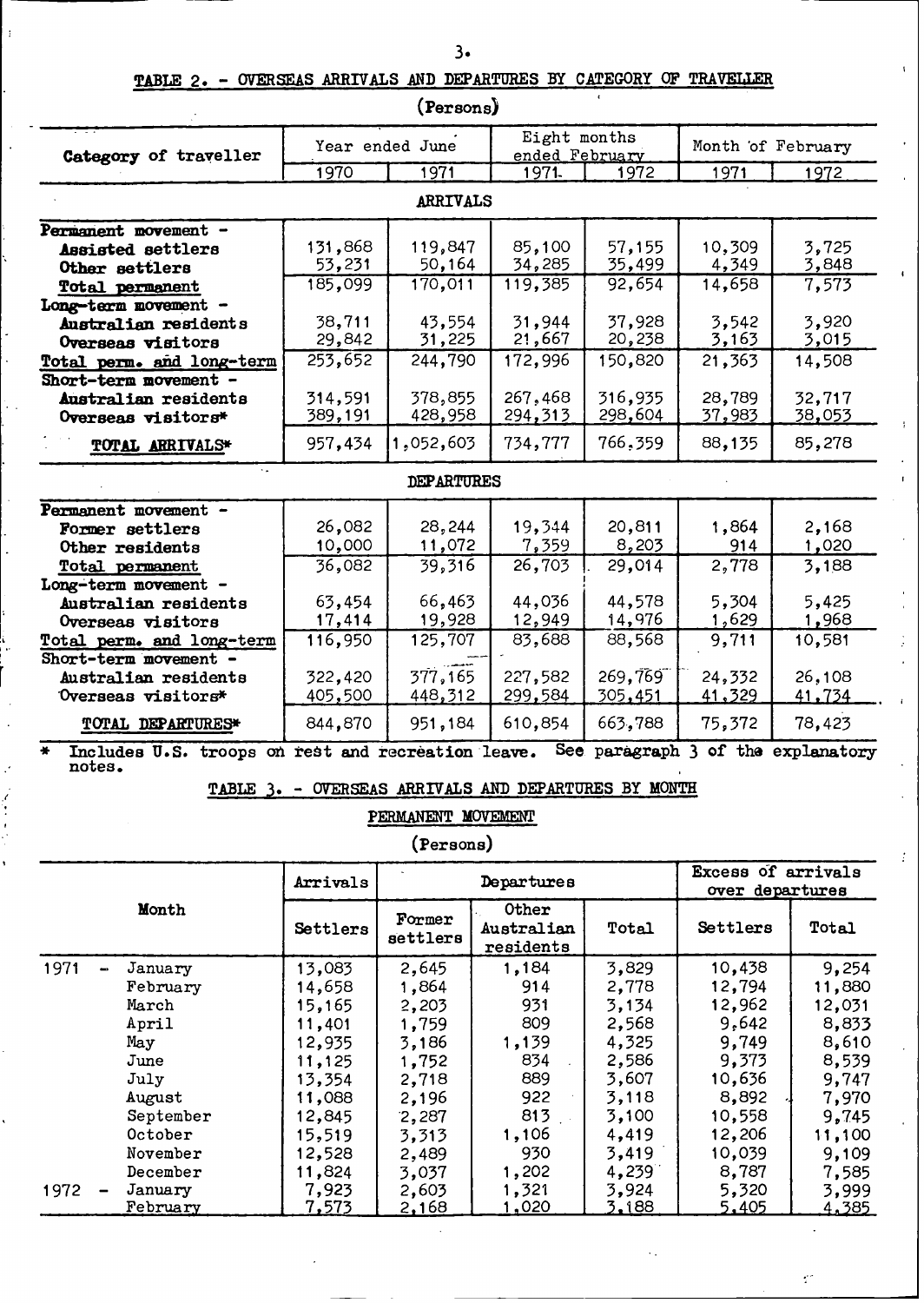### **TABLE 4-** - **OVERSEAS ARRIVALS AND DEPARTURES BY MONTH**

#### **LONG-TERM MOVEMENT**

**(Persons)**

|                                             | Arrivals                             |                      | Departures              |                      | Excess of arrivals<br>over departures |                      |  |
|---------------------------------------------|--------------------------------------|----------------------|-------------------------|----------------------|---------------------------------------|----------------------|--|
| <b>Month</b>                                | Australian<br>residents<br>returning | Overseas<br>visitors | Australian<br>residents | Overseas<br>visitors | Australian<br>residents               | Overseas<br>visitors |  |
| 1971<br>January<br>$\overline{\phantom{0}}$ | 4,298                                | 4,316                | 7,874                   | 1,793                | $-3,576$                              | 2,523                |  |
| February                                    | 3,542                                | 3,163                | 5,304                   | 1,629                | $-1.762$                              | 1,534                |  |
| March                                       | 3,159                                | 3,024                | 5,850                   | 1,788                | $-2,691$                              | 1,236                |  |
| April                                       | 2,784                                | 2,027                | 4,820                   | 1,608                | $-2,036$                              | 419                  |  |
| May                                         | 3,134                                | 2,532                | 6,077                   | 1,952                | $-2,943$                              | 580                  |  |
| June                                        | 2,533                                | 1,975                | 5,680                   | 1,631                | $-3,147$                              | 344                  |  |
| July                                        | 3,862                                | 2,218                | 6,202                   | 1,752                | $-2,340$                              | 466                  |  |
| August                                      | 4,218                                | 2,287                | 5,333                   | 1,729                | $-1, 115$                             | 558                  |  |
| September                                   | 4,016                                | 2,364                | 4,588                   | 1,509                | $-572$                                | 855                  |  |
| October                                     | 4,768                                | 2,390                | 5,919                   | 1,809                | $-1,151$                              | 581                  |  |
| November                                    | 4,104                                | 2,044                | 4,031                   | 1,663                | 73                                    | 381                  |  |
| December                                    | 7,364                                | 2,160                | 6,021                   | 2,570                | 1,343                                 | $-410$               |  |
| $1972 -$<br>January                         | 5,676                                | 3,760                | 7,059                   | 1,976                | $-1,383$                              | 1,784                |  |
| February                                    | 3,920                                | 3,015                | 5,425                   | 1,968                | $-1,505$                              | 1,047                |  |

**NOTE. Minus sign (- denotes excess of departures over arrivals.**

### **TABLE 5. - OVERSEAS ARRIVALS AND DEPARTURES BY MONTH**

### **SHORT-TEEM MOVEMENT**

### **(Persons)**

|           |            | Arrivals |                        |        | <b>Departures</b>     |          | Excess of arrivals          |           |
|-----------|------------|----------|------------------------|--------|-----------------------|----------|-----------------------------|-----------|
|           | Australian |          | Overseas               |        | Australian            | Overseas | over departures             |           |
| Month     | residents  |          | visitors*              |        | residents             |          | visitorsAustralian Overseas |           |
|           | returning  | Number   | Seasonally             |        | Number   Seasonally   | ₩        | residents visitors          |           |
|           |            |          | recovered  adjusted(a) |        | reordered adjusted(a) |          |                             |           |
| $1971 -$  |            |          |                        |        |                       |          |                             |           |
| January   | 50,024     | 35,637   | 34,911                 | 26,372 | 28,979                | 48,036   | 23,652                      | $-12,399$ |
| February  | 28,789     | 37,983   | 36,326                 | 24,332 | 30,115                | 41,329   | 4,457                       | -3,346    |
| March     | 26,700     | 37.679   | 34,460                 | 31,766 | 28,632                | 40,823   | $-5,066$                    | $-3,144$  |
| April     | 24,959     | 30,517   | 34,504                 | 33,970 | 30,920                | 35,576   | $-9,011$                    | $-5,059$  |
| Мау       | 30,986     | 40.734   | 43,396                 | 43.875 | 35,456                | 44,702   | $-12,889$                   | $-3,968$  |
| June      | 28,742     | 25,715   | 32,947                 | 39,972 | 38,074                | 27,627   | $-11,230$                   | $-1,912$  |
| July      | 32,383     | 28,939   | $-35,744$              | 35,639 | 40,601                | 29,295   | $-3,256$                    | -356      |
| August    | 38,061     | 34.588   | 34.586                 | 37.268 | 36,126                | 34,987   | 793                         | -399      |
| September | 48,374     | 30,019   | 33,752                 | 25,698 | 35,661                | 33.567   | 22,676                      | $-3,548$  |
| October   | 42,821     | 38,166   | 35,996                 | 27,635 | 34,669                | 34,377   | 15,186                      | 3,789     |
| November  | 31,670     | 40.133   | 36,576                 | 25,810 | 34,848                | 41,784   | 5,860                       | $-1,651$  |
| December  | 29,089     | 52,283   | 37,989                 | 61,580 | 38,300                | 37,919   | -32,491                     | 14,364    |
| 1972 –    |            |          |                        |        |                       |          |                             |           |
| January   | 61,820     | 36,423   | 35,768                 | 30,031 | 32,792                | 51,788   | 31,789                      | $-15,365$ |
| February  | 32,717     | 38,053   | 34,201                 | 26,108 | 31,428                | 41,734   | 6,609                       | $-3,681$  |

**\* Includes U.S. troops on kebt** and recreation leave. **See paragr (a) See paragraph 4 of the explanatory notes on page 1.** aph 3 of the explanatory notes

**NOTE. Minus sign** (-) **denotes excess of departures over arrivals.**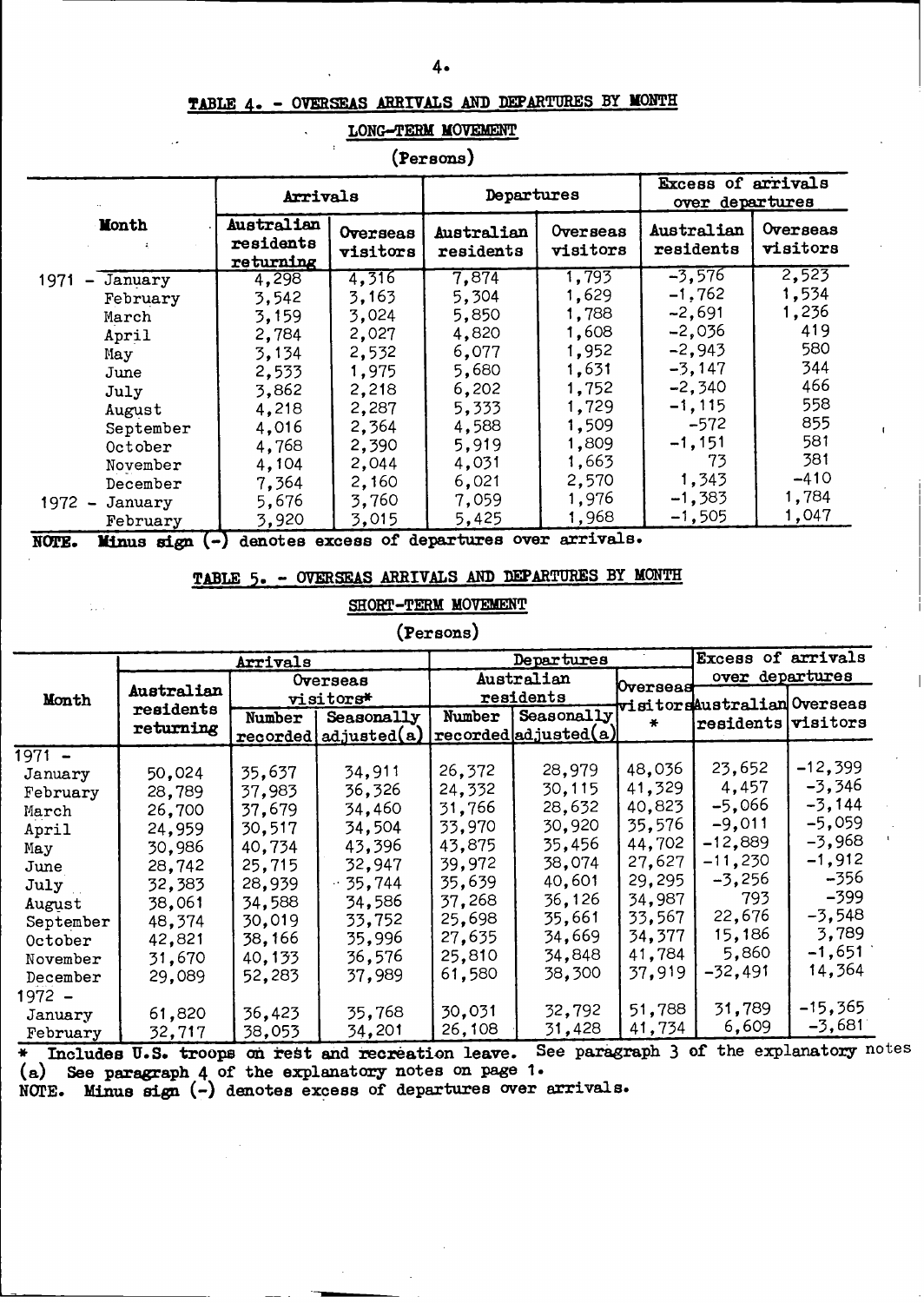## **TABLE 6.** - **OVERSEAS** ARRIVALS : **SETTLERS** ARRIVING BY NATIONALITY AND BY **OCCUPATION**

**(Persons)**

|                                                                            | Year ended |        | Eight months    |                 | Month of     |            |
|----------------------------------------------------------------------------|------------|--------|-----------------|-----------------|--------------|------------|
|                                                                            |            | June   |                 | ended February  | February     |            |
|                                                                            | 1970       | 1971   | 1971            | 1972            | 1971         | 1972       |
|                                                                            |            |        |                 |                 |              |            |
| Nationality -                                                              |            |        |                 |                 |              |            |
| British: Country of citizenship -                                          |            |        | 2,678           |                 |              |            |
| Ceylon, India, Pakistan, Bangladesh                                        | 4,129      | 4,030  |                 | 2,560           | 376          | 349        |
| New Zealand                                                                | 5,267      | 4,767  | 3,167           | 2,621           | 347          | 293        |
| United Kingdom and Colonies                                                | 73,422     | 62,606 | 44,497          | 35,340          | 5,117        | 2,841      |
| <b>Other</b>                                                               | 9,124      | 11,225 | 7,790           | 8,555           | 1,146        | 870        |
| Citizenship not stated                                                     | 5,941      | 4,611  | 3,487           | 2,300           | 336          | 156        |
| Total British                                                              | 97,883     | 87,239 | 61,619          | 51,376          | 7,322        | 4,509      |
| American (U.S.)                                                            | 3,591      | 5,447  | 3,945           | 5,413           | 437          | 450        |
| Dutch                                                                      | 2,997      | 2,358  | 1,599           | 1,384           | 162          | 180        |
| German                                                                     | 3,729      | 3,280  | 2,140           | 1,623           | 53           | 82         |
| Greek                                                                      | 10,952     | 9,991  | 6,874           | 3,951           | 1,176        | 185        |
| Italian                                                                    | 10,598     | 7,826  | 5,938           | 4,330           | 968          | 555        |
| Lebanese                                                                   | 4,006      | 3,930  | 2,600           | 2,155           | 289          | 210        |
| Turkish                                                                    | 3,785      | 3,775  | 2,739           | 1,892           | 209          | 33         |
| Yugoslav                                                                   | 26,209     | 24,938 | 18,272          | 8,326           | 2,365        | 320        |
| Other                                                                      | 21,349     | 21,227 | 13,659          | 12,204          | 1,677        | 1,049      |
| $Occ$ upation -                                                            |            |        |                 |                 |              |            |
| Professional, technical and related                                        |            |        |                 |                 |              |            |
| workers -                                                                  |            |        |                 |                 |              |            |
| Professional engineers                                                     | 1,292      | 1,288  | 935             | 798             | 101          | 90         |
| Scientists                                                                 | 583        | 663    | 492             | 343             | 49           | 40         |
| Medical practitioners                                                      | 290        | 350    | 252             | 273             | 42           | 22         |
| Teachers (incl. university, school,                                        |            |        |                 |                 |              |            |
| pre-school)                                                                | 1,873      | 2,357  | 1,821           | 2,414           | 197          | 249        |
| Other professional, technical and                                          |            |        |                 |                 |              |            |
| related workers                                                            | 5,982      | 5,991  | 4,110           | 3,666           | 520          | 357        |
|                                                                            | 10,020     | 10,649 | 7,610           | 7,494           | 909          | 758        |
| Total professional, etc.<br>Administrative, executive and                  |            |        |                 |                 |              |            |
| managerial workers                                                         | 3,568      | 3,262  | 2,252           | 2,008           | 273          | 207        |
| Clerical and sales workers                                                 | 12,748     | 11,363 | 7,867           | 6,679           | 1,008        | 654        |
|                                                                            |            |        |                 |                 |              |            |
| Farmers, fishermen, hunters, timber<br>getters and related workers         | 2,006      | 1,562  | 1,032           | 692             | 137          | 44         |
|                                                                            | 311        | 253    | 186             | 110             | 13           | 10         |
| Miners, quarrymen and related workers                                      | 4,137      | 3,373  | 2,388           | 1,802           | 270          | 149        |
| Workers in transport and communication<br>Craftsmen and production-process |            |        |                 |                 |              |            |
| workers -                                                                  |            |        |                 |                 |              |            |
|                                                                            | 9,165      | 7,936  | 5,399           | 4,203           | 675          | 429        |
| Engineering                                                                | 4,371      | 3,699  | 2,521           | 1,680           | 295          | 118        |
| Building and construction                                                  | 28,305     |        | 16,736          | 10,455          | 2,156        | 704        |
| Other                                                                      |            | 23,604 |                 |                 |              |            |
| Total craftsmen etc.                                                       | 41,841     | 35,239 | 24,656          | 16,338<br>3,691 | 3,126<br>613 | 251<br>372 |
| Service, sport and recreation workers                                      | 7,130      | 6,600  | 4,551           |                 |              |            |
| Occupation inadequately described or                                       |            |        |                 |                 |              |            |
| not stated                                                                 | 4,119      | 4,843  | 3,100           | 2,842           | 383          | 258        |
| Not in the labour force                                                    | 99,219     | 92,867 | 65,743          | 50,998          | 7,926        | 3,870      |
| TOTAL SETTLERS ARRIVING                                                    | 185,099    |        | 170,011 119,385 | 92,654          | 14,658       | 7,573      |

I <del>a compositor de la participa de la compositor de la composición de la composición de la composición de la comp</del>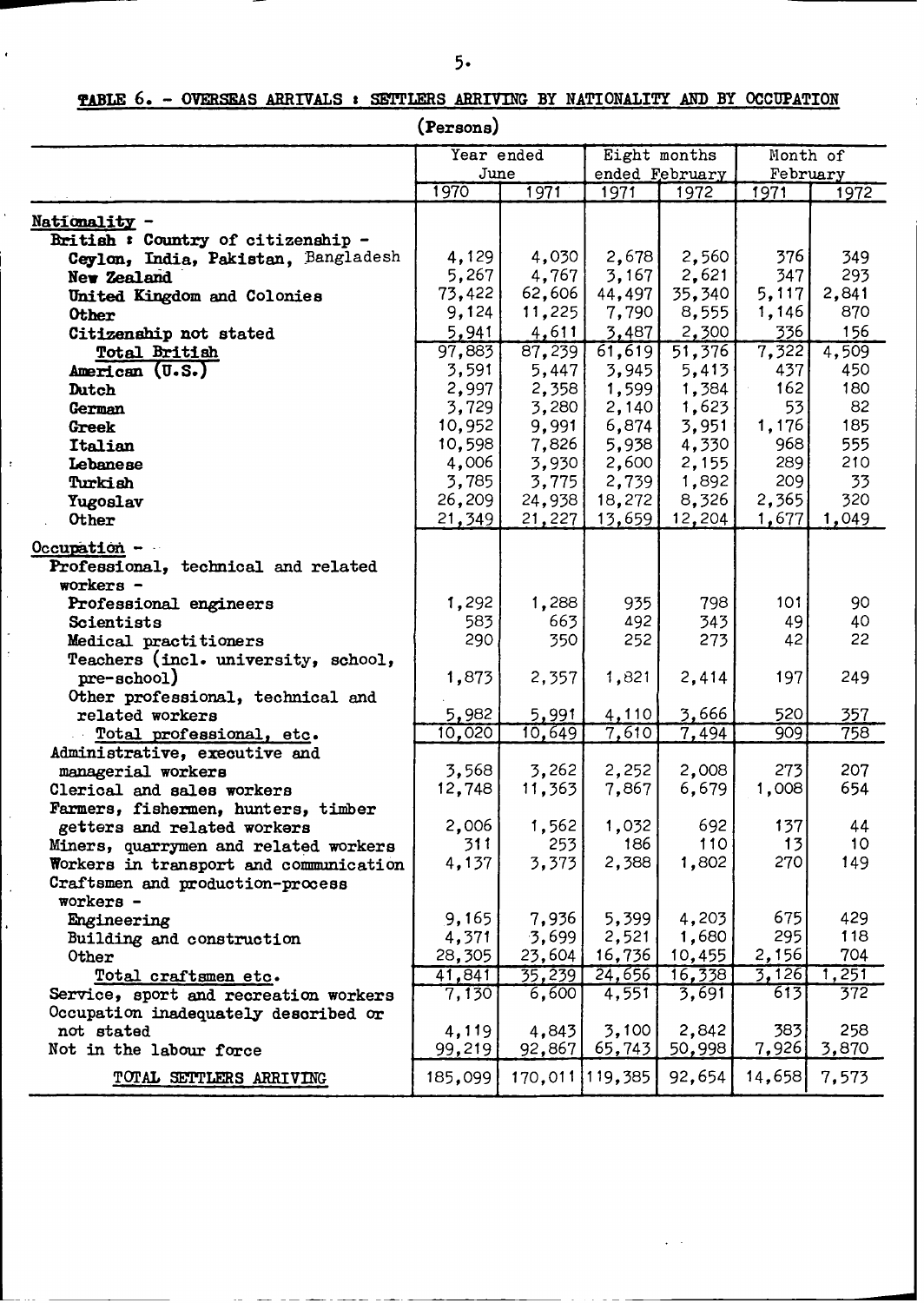ķ.

| AUSTRALIAN RESIDENTS DEPARTING PERMANENTLY (a) BY COUNTRY OF BIRTH AND BY OCCUPATION<br>Year ended<br>ended February<br>1972<br>1971<br>1972<br>June<br>1971<br>1971<br>1970<br>35<br>24<br>312<br>143<br>255<br>82<br>388<br>793<br>64<br>365<br>753<br>50<br>1,061<br>394<br>Country of birth -<br>97<br>1,076<br>351<br>66<br>521<br>598<br>101<br>456<br>597<br>Africa<br>67<br>America - U.S. America<br>924<br>783<br>18<br>709<br>718<br>33<br>1,109<br>243<br>Other<br>71<br>1,040<br>326<br>65<br>528<br>602<br>26<br>537<br>583<br>40<br>906<br>262<br>Europe - Germany<br>74<br>802<br>373<br>88<br>474<br>835<br>Greece<br>1,136<br>483<br>805<br>983<br>1,138<br>Italy<br>12,790<br>73<br>950<br>11,843<br>50<br>16,948<br>Malta<br>436<br>202<br>16,238<br>381<br>206<br>Netherlands<br>589<br>1,722<br>877<br>539<br>1,380<br>U.K. and Ireland<br>812<br>2,338<br>7,258<br>252<br>1,892<br>6,559<br>197<br>Yugoslavia<br>9,825<br>1,861<br>13<br>8,828<br>1,638<br>11<br>2,372<br>87<br>Other<br>6<br>1,992<br>96<br>4<br>130<br>Oceania - Australia<br>38<br>77<br>45<br>New Zealand<br>65<br>98<br>Other<br>At sea and not stated<br>31<br>21<br>Professional, technical and related<br>176<br>27<br>Occupation -<br>189<br>11<br>308<br>158<br>15<br>245<br>161<br>14<br>236<br>97<br>214<br>workers -<br>88<br>Professional engineers<br>130<br>69<br>86<br>44<br>557<br>Scientists<br>531<br>Medical practitioners<br>717<br>Teachers (incl. university, school,<br>218<br>693<br>187<br>1,651<br>1,428<br>360<br>2,215<br>Other professional, technical and<br>277<br><u>1,966</u><br>2,639<br>2,397<br>3,606<br>3,204<br>related workers<br>115<br>105<br>Total professional etc.<br>889<br>322<br>769<br>355<br>1,161<br>2,990<br>1,050<br>Administrative, executive and<br>2,821<br>4,192<br>24<br>3,723<br>22<br>managerial workers<br>211<br>9<br>200<br>Clerical and sales workers<br>15<br>327<br>Farmers, fishermen, hunters, timber<br>88<br>80<br>299<br>82<br>70<br>124<br>637<br>133<br>getters and related workers<br>554<br>845<br>Miners, quarrymen and related workers<br>797<br>Workers in transport and communication<br>161<br>160<br>1,487<br>Craftsmen and production-process<br>1,484<br>55<br>2,204<br>547<br>310<br>2,020<br>474<br>271<br>704<br>2,987<br>workers -<br>653<br>2,731<br>4,088<br>486<br>Engineering<br>3,904<br>5,021<br>Building and construction<br>4,689<br>6,996<br>$\overline{83}$<br>6,577<br>809<br>746<br>Other<br>1,108<br>Total craftsmen, etc.<br>1,004<br>41<br>418<br>Service, sport and recreation workers<br>1,563<br>331<br>.324<br>$\ddot{\,}$<br>517<br>Occupation inadequately described or not<br>15,312<br>412<br>14,114<br>3,188<br>20,440<br>2,778<br>18,883<br>29,014<br>26,703<br>39,316<br>stated<br>Not in the labour force<br>36,082<br>TOTAL AUSTRALIAN RESIDENTS<br>DEPARTING PERMANENTLY<br>Includes former settlers.<br>(a) |      |  |  |  |     |
|--------------------------------------------------------------------------------------------------------------------------------------------------------------------------------------------------------------------------------------------------------------------------------------------------------------------------------------------------------------------------------------------------------------------------------------------------------------------------------------------------------------------------------------------------------------------------------------------------------------------------------------------------------------------------------------------------------------------------------------------------------------------------------------------------------------------------------------------------------------------------------------------------------------------------------------------------------------------------------------------------------------------------------------------------------------------------------------------------------------------------------------------------------------------------------------------------------------------------------------------------------------------------------------------------------------------------------------------------------------------------------------------------------------------------------------------------------------------------------------------------------------------------------------------------------------------------------------------------------------------------------------------------------------------------------------------------------------------------------------------------------------------------------------------------------------------------------------------------------------------------------------------------------------------------------------------------------------------------------------------------------------------------------------------------------------------------------------------------------------------------------------------------------------------------------------------------------------------------------------------------------------------------------------------------------------------------------------------------------------------------------------------------------------------------------------------------------------------------------------------------------------------------------------------------------------------------------------------------------------------------------------------------------------------------------------------------------------------------------------------------------------------------------------------------------------------------------------------------------------------------------------------------------------------------|------|--|--|--|-----|
|                                                                                                                                                                                                                                                                                                                                                                                                                                                                                                                                                                                                                                                                                                                                                                                                                                                                                                                                                                                                                                                                                                                                                                                                                                                                                                                                                                                                                                                                                                                                                                                                                                                                                                                                                                                                                                                                                                                                                                                                                                                                                                                                                                                                                                                                                                                                                                                                                                                                                                                                                                                                                                                                                                                                                                                                                                                                                                                          |      |  |  |  |     |
|                                                                                                                                                                                                                                                                                                                                                                                                                                                                                                                                                                                                                                                                                                                                                                                                                                                                                                                                                                                                                                                                                                                                                                                                                                                                                                                                                                                                                                                                                                                                                                                                                                                                                                                                                                                                                                                                                                                                                                                                                                                                                                                                                                                                                                                                                                                                                                                                                                                                                                                                                                                                                                                                                                                                                                                                                                                                                                                          |      |  |  |  |     |
|                                                                                                                                                                                                                                                                                                                                                                                                                                                                                                                                                                                                                                                                                                                                                                                                                                                                                                                                                                                                                                                                                                                                                                                                                                                                                                                                                                                                                                                                                                                                                                                                                                                                                                                                                                                                                                                                                                                                                                                                                                                                                                                                                                                                                                                                                                                                                                                                                                                                                                                                                                                                                                                                                                                                                                                                                                                                                                                          |      |  |  |  |     |
|                                                                                                                                                                                                                                                                                                                                                                                                                                                                                                                                                                                                                                                                                                                                                                                                                                                                                                                                                                                                                                                                                                                                                                                                                                                                                                                                                                                                                                                                                                                                                                                                                                                                                                                                                                                                                                                                                                                                                                                                                                                                                                                                                                                                                                                                                                                                                                                                                                                                                                                                                                                                                                                                                                                                                                                                                                                                                                                          |      |  |  |  |     |
|                                                                                                                                                                                                                                                                                                                                                                                                                                                                                                                                                                                                                                                                                                                                                                                                                                                                                                                                                                                                                                                                                                                                                                                                                                                                                                                                                                                                                                                                                                                                                                                                                                                                                                                                                                                                                                                                                                                                                                                                                                                                                                                                                                                                                                                                                                                                                                                                                                                                                                                                                                                                                                                                                                                                                                                                                                                                                                                          |      |  |  |  |     |
|                                                                                                                                                                                                                                                                                                                                                                                                                                                                                                                                                                                                                                                                                                                                                                                                                                                                                                                                                                                                                                                                                                                                                                                                                                                                                                                                                                                                                                                                                                                                                                                                                                                                                                                                                                                                                                                                                                                                                                                                                                                                                                                                                                                                                                                                                                                                                                                                                                                                                                                                                                                                                                                                                                                                                                                                                                                                                                                          |      |  |  |  |     |
|                                                                                                                                                                                                                                                                                                                                                                                                                                                                                                                                                                                                                                                                                                                                                                                                                                                                                                                                                                                                                                                                                                                                                                                                                                                                                                                                                                                                                                                                                                                                                                                                                                                                                                                                                                                                                                                                                                                                                                                                                                                                                                                                                                                                                                                                                                                                                                                                                                                                                                                                                                                                                                                                                                                                                                                                                                                                                                                          |      |  |  |  |     |
|                                                                                                                                                                                                                                                                                                                                                                                                                                                                                                                                                                                                                                                                                                                                                                                                                                                                                                                                                                                                                                                                                                                                                                                                                                                                                                                                                                                                                                                                                                                                                                                                                                                                                                                                                                                                                                                                                                                                                                                                                                                                                                                                                                                                                                                                                                                                                                                                                                                                                                                                                                                                                                                                                                                                                                                                                                                                                                                          |      |  |  |  |     |
|                                                                                                                                                                                                                                                                                                                                                                                                                                                                                                                                                                                                                                                                                                                                                                                                                                                                                                                                                                                                                                                                                                                                                                                                                                                                                                                                                                                                                                                                                                                                                                                                                                                                                                                                                                                                                                                                                                                                                                                                                                                                                                                                                                                                                                                                                                                                                                                                                                                                                                                                                                                                                                                                                                                                                                                                                                                                                                                          |      |  |  |  |     |
|                                                                                                                                                                                                                                                                                                                                                                                                                                                                                                                                                                                                                                                                                                                                                                                                                                                                                                                                                                                                                                                                                                                                                                                                                                                                                                                                                                                                                                                                                                                                                                                                                                                                                                                                                                                                                                                                                                                                                                                                                                                                                                                                                                                                                                                                                                                                                                                                                                                                                                                                                                                                                                                                                                                                                                                                                                                                                                                          |      |  |  |  |     |
|                                                                                                                                                                                                                                                                                                                                                                                                                                                                                                                                                                                                                                                                                                                                                                                                                                                                                                                                                                                                                                                                                                                                                                                                                                                                                                                                                                                                                                                                                                                                                                                                                                                                                                                                                                                                                                                                                                                                                                                                                                                                                                                                                                                                                                                                                                                                                                                                                                                                                                                                                                                                                                                                                                                                                                                                                                                                                                                          | Asia |  |  |  |     |
|                                                                                                                                                                                                                                                                                                                                                                                                                                                                                                                                                                                                                                                                                                                                                                                                                                                                                                                                                                                                                                                                                                                                                                                                                                                                                                                                                                                                                                                                                                                                                                                                                                                                                                                                                                                                                                                                                                                                                                                                                                                                                                                                                                                                                                                                                                                                                                                                                                                                                                                                                                                                                                                                                                                                                                                                                                                                                                                          |      |  |  |  |     |
|                                                                                                                                                                                                                                                                                                                                                                                                                                                                                                                                                                                                                                                                                                                                                                                                                                                                                                                                                                                                                                                                                                                                                                                                                                                                                                                                                                                                                                                                                                                                                                                                                                                                                                                                                                                                                                                                                                                                                                                                                                                                                                                                                                                                                                                                                                                                                                                                                                                                                                                                                                                                                                                                                                                                                                                                                                                                                                                          |      |  |  |  |     |
|                                                                                                                                                                                                                                                                                                                                                                                                                                                                                                                                                                                                                                                                                                                                                                                                                                                                                                                                                                                                                                                                                                                                                                                                                                                                                                                                                                                                                                                                                                                                                                                                                                                                                                                                                                                                                                                                                                                                                                                                                                                                                                                                                                                                                                                                                                                                                                                                                                                                                                                                                                                                                                                                                                                                                                                                                                                                                                                          |      |  |  |  |     |
|                                                                                                                                                                                                                                                                                                                                                                                                                                                                                                                                                                                                                                                                                                                                                                                                                                                                                                                                                                                                                                                                                                                                                                                                                                                                                                                                                                                                                                                                                                                                                                                                                                                                                                                                                                                                                                                                                                                                                                                                                                                                                                                                                                                                                                                                                                                                                                                                                                                                                                                                                                                                                                                                                                                                                                                                                                                                                                                          |      |  |  |  |     |
|                                                                                                                                                                                                                                                                                                                                                                                                                                                                                                                                                                                                                                                                                                                                                                                                                                                                                                                                                                                                                                                                                                                                                                                                                                                                                                                                                                                                                                                                                                                                                                                                                                                                                                                                                                                                                                                                                                                                                                                                                                                                                                                                                                                                                                                                                                                                                                                                                                                                                                                                                                                                                                                                                                                                                                                                                                                                                                                          |      |  |  |  |     |
|                                                                                                                                                                                                                                                                                                                                                                                                                                                                                                                                                                                                                                                                                                                                                                                                                                                                                                                                                                                                                                                                                                                                                                                                                                                                                                                                                                                                                                                                                                                                                                                                                                                                                                                                                                                                                                                                                                                                                                                                                                                                                                                                                                                                                                                                                                                                                                                                                                                                                                                                                                                                                                                                                                                                                                                                                                                                                                                          |      |  |  |  |     |
|                                                                                                                                                                                                                                                                                                                                                                                                                                                                                                                                                                                                                                                                                                                                                                                                                                                                                                                                                                                                                                                                                                                                                                                                                                                                                                                                                                                                                                                                                                                                                                                                                                                                                                                                                                                                                                                                                                                                                                                                                                                                                                                                                                                                                                                                                                                                                                                                                                                                                                                                                                                                                                                                                                                                                                                                                                                                                                                          |      |  |  |  |     |
|                                                                                                                                                                                                                                                                                                                                                                                                                                                                                                                                                                                                                                                                                                                                                                                                                                                                                                                                                                                                                                                                                                                                                                                                                                                                                                                                                                                                                                                                                                                                                                                                                                                                                                                                                                                                                                                                                                                                                                                                                                                                                                                                                                                                                                                                                                                                                                                                                                                                                                                                                                                                                                                                                                                                                                                                                                                                                                                          |      |  |  |  |     |
|                                                                                                                                                                                                                                                                                                                                                                                                                                                                                                                                                                                                                                                                                                                                                                                                                                                                                                                                                                                                                                                                                                                                                                                                                                                                                                                                                                                                                                                                                                                                                                                                                                                                                                                                                                                                                                                                                                                                                                                                                                                                                                                                                                                                                                                                                                                                                                                                                                                                                                                                                                                                                                                                                                                                                                                                                                                                                                                          |      |  |  |  |     |
|                                                                                                                                                                                                                                                                                                                                                                                                                                                                                                                                                                                                                                                                                                                                                                                                                                                                                                                                                                                                                                                                                                                                                                                                                                                                                                                                                                                                                                                                                                                                                                                                                                                                                                                                                                                                                                                                                                                                                                                                                                                                                                                                                                                                                                                                                                                                                                                                                                                                                                                                                                                                                                                                                                                                                                                                                                                                                                                          |      |  |  |  |     |
|                                                                                                                                                                                                                                                                                                                                                                                                                                                                                                                                                                                                                                                                                                                                                                                                                                                                                                                                                                                                                                                                                                                                                                                                                                                                                                                                                                                                                                                                                                                                                                                                                                                                                                                                                                                                                                                                                                                                                                                                                                                                                                                                                                                                                                                                                                                                                                                                                                                                                                                                                                                                                                                                                                                                                                                                                                                                                                                          |      |  |  |  |     |
|                                                                                                                                                                                                                                                                                                                                                                                                                                                                                                                                                                                                                                                                                                                                                                                                                                                                                                                                                                                                                                                                                                                                                                                                                                                                                                                                                                                                                                                                                                                                                                                                                                                                                                                                                                                                                                                                                                                                                                                                                                                                                                                                                                                                                                                                                                                                                                                                                                                                                                                                                                                                                                                                                                                                                                                                                                                                                                                          |      |  |  |  |     |
|                                                                                                                                                                                                                                                                                                                                                                                                                                                                                                                                                                                                                                                                                                                                                                                                                                                                                                                                                                                                                                                                                                                                                                                                                                                                                                                                                                                                                                                                                                                                                                                                                                                                                                                                                                                                                                                                                                                                                                                                                                                                                                                                                                                                                                                                                                                                                                                                                                                                                                                                                                                                                                                                                                                                                                                                                                                                                                                          |      |  |  |  |     |
|                                                                                                                                                                                                                                                                                                                                                                                                                                                                                                                                                                                                                                                                                                                                                                                                                                                                                                                                                                                                                                                                                                                                                                                                                                                                                                                                                                                                                                                                                                                                                                                                                                                                                                                                                                                                                                                                                                                                                                                                                                                                                                                                                                                                                                                                                                                                                                                                                                                                                                                                                                                                                                                                                                                                                                                                                                                                                                                          |      |  |  |  |     |
|                                                                                                                                                                                                                                                                                                                                                                                                                                                                                                                                                                                                                                                                                                                                                                                                                                                                                                                                                                                                                                                                                                                                                                                                                                                                                                                                                                                                                                                                                                                                                                                                                                                                                                                                                                                                                                                                                                                                                                                                                                                                                                                                                                                                                                                                                                                                                                                                                                                                                                                                                                                                                                                                                                                                                                                                                                                                                                                          |      |  |  |  |     |
|                                                                                                                                                                                                                                                                                                                                                                                                                                                                                                                                                                                                                                                                                                                                                                                                                                                                                                                                                                                                                                                                                                                                                                                                                                                                                                                                                                                                                                                                                                                                                                                                                                                                                                                                                                                                                                                                                                                                                                                                                                                                                                                                                                                                                                                                                                                                                                                                                                                                                                                                                                                                                                                                                                                                                                                                                                                                                                                          |      |  |  |  |     |
|                                                                                                                                                                                                                                                                                                                                                                                                                                                                                                                                                                                                                                                                                                                                                                                                                                                                                                                                                                                                                                                                                                                                                                                                                                                                                                                                                                                                                                                                                                                                                                                                                                                                                                                                                                                                                                                                                                                                                                                                                                                                                                                                                                                                                                                                                                                                                                                                                                                                                                                                                                                                                                                                                                                                                                                                                                                                                                                          |      |  |  |  |     |
|                                                                                                                                                                                                                                                                                                                                                                                                                                                                                                                                                                                                                                                                                                                                                                                                                                                                                                                                                                                                                                                                                                                                                                                                                                                                                                                                                                                                                                                                                                                                                                                                                                                                                                                                                                                                                                                                                                                                                                                                                                                                                                                                                                                                                                                                                                                                                                                                                                                                                                                                                                                                                                                                                                                                                                                                                                                                                                                          |      |  |  |  |     |
|                                                                                                                                                                                                                                                                                                                                                                                                                                                                                                                                                                                                                                                                                                                                                                                                                                                                                                                                                                                                                                                                                                                                                                                                                                                                                                                                                                                                                                                                                                                                                                                                                                                                                                                                                                                                                                                                                                                                                                                                                                                                                                                                                                                                                                                                                                                                                                                                                                                                                                                                                                                                                                                                                                                                                                                                                                                                                                                          |      |  |  |  |     |
|                                                                                                                                                                                                                                                                                                                                                                                                                                                                                                                                                                                                                                                                                                                                                                                                                                                                                                                                                                                                                                                                                                                                                                                                                                                                                                                                                                                                                                                                                                                                                                                                                                                                                                                                                                                                                                                                                                                                                                                                                                                                                                                                                                                                                                                                                                                                                                                                                                                                                                                                                                                                                                                                                                                                                                                                                                                                                                                          |      |  |  |  |     |
|                                                                                                                                                                                                                                                                                                                                                                                                                                                                                                                                                                                                                                                                                                                                                                                                                                                                                                                                                                                                                                                                                                                                                                                                                                                                                                                                                                                                                                                                                                                                                                                                                                                                                                                                                                                                                                                                                                                                                                                                                                                                                                                                                                                                                                                                                                                                                                                                                                                                                                                                                                                                                                                                                                                                                                                                                                                                                                                          |      |  |  |  |     |
|                                                                                                                                                                                                                                                                                                                                                                                                                                                                                                                                                                                                                                                                                                                                                                                                                                                                                                                                                                                                                                                                                                                                                                                                                                                                                                                                                                                                                                                                                                                                                                                                                                                                                                                                                                                                                                                                                                                                                                                                                                                                                                                                                                                                                                                                                                                                                                                                                                                                                                                                                                                                                                                                                                                                                                                                                                                                                                                          |      |  |  |  |     |
|                                                                                                                                                                                                                                                                                                                                                                                                                                                                                                                                                                                                                                                                                                                                                                                                                                                                                                                                                                                                                                                                                                                                                                                                                                                                                                                                                                                                                                                                                                                                                                                                                                                                                                                                                                                                                                                                                                                                                                                                                                                                                                                                                                                                                                                                                                                                                                                                                                                                                                                                                                                                                                                                                                                                                                                                                                                                                                                          |      |  |  |  |     |
|                                                                                                                                                                                                                                                                                                                                                                                                                                                                                                                                                                                                                                                                                                                                                                                                                                                                                                                                                                                                                                                                                                                                                                                                                                                                                                                                                                                                                                                                                                                                                                                                                                                                                                                                                                                                                                                                                                                                                                                                                                                                                                                                                                                                                                                                                                                                                                                                                                                                                                                                                                                                                                                                                                                                                                                                                                                                                                                          |      |  |  |  |     |
|                                                                                                                                                                                                                                                                                                                                                                                                                                                                                                                                                                                                                                                                                                                                                                                                                                                                                                                                                                                                                                                                                                                                                                                                                                                                                                                                                                                                                                                                                                                                                                                                                                                                                                                                                                                                                                                                                                                                                                                                                                                                                                                                                                                                                                                                                                                                                                                                                                                                                                                                                                                                                                                                                                                                                                                                                                                                                                                          |      |  |  |  | 66  |
|                                                                                                                                                                                                                                                                                                                                                                                                                                                                                                                                                                                                                                                                                                                                                                                                                                                                                                                                                                                                                                                                                                                                                                                                                                                                                                                                                                                                                                                                                                                                                                                                                                                                                                                                                                                                                                                                                                                                                                                                                                                                                                                                                                                                                                                                                                                                                                                                                                                                                                                                                                                                                                                                                                                                                                                                                                                                                                                          |      |  |  |  |     |
|                                                                                                                                                                                                                                                                                                                                                                                                                                                                                                                                                                                                                                                                                                                                                                                                                                                                                                                                                                                                                                                                                                                                                                                                                                                                                                                                                                                                                                                                                                                                                                                                                                                                                                                                                                                                                                                                                                                                                                                                                                                                                                                                                                                                                                                                                                                                                                                                                                                                                                                                                                                                                                                                                                                                                                                                                                                                                                                          |      |  |  |  | 537 |
|                                                                                                                                                                                                                                                                                                                                                                                                                                                                                                                                                                                                                                                                                                                                                                                                                                                                                                                                                                                                                                                                                                                                                                                                                                                                                                                                                                                                                                                                                                                                                                                                                                                                                                                                                                                                                                                                                                                                                                                                                                                                                                                                                                                                                                                                                                                                                                                                                                                                                                                                                                                                                                                                                                                                                                                                                                                                                                                          |      |  |  |  | 116 |
|                                                                                                                                                                                                                                                                                                                                                                                                                                                                                                                                                                                                                                                                                                                                                                                                                                                                                                                                                                                                                                                                                                                                                                                                                                                                                                                                                                                                                                                                                                                                                                                                                                                                                                                                                                                                                                                                                                                                                                                                                                                                                                                                                                                                                                                                                                                                                                                                                                                                                                                                                                                                                                                                                                                                                                                                                                                                                                                          |      |  |  |  |     |
|                                                                                                                                                                                                                                                                                                                                                                                                                                                                                                                                                                                                                                                                                                                                                                                                                                                                                                                                                                                                                                                                                                                                                                                                                                                                                                                                                                                                                                                                                                                                                                                                                                                                                                                                                                                                                                                                                                                                                                                                                                                                                                                                                                                                                                                                                                                                                                                                                                                                                                                                                                                                                                                                                                                                                                                                                                                                                                                          |      |  |  |  | 62  |
|                                                                                                                                                                                                                                                                                                                                                                                                                                                                                                                                                                                                                                                                                                                                                                                                                                                                                                                                                                                                                                                                                                                                                                                                                                                                                                                                                                                                                                                                                                                                                                                                                                                                                                                                                                                                                                                                                                                                                                                                                                                                                                                                                                                                                                                                                                                                                                                                                                                                                                                                                                                                                                                                                                                                                                                                                                                                                                                          |      |  |  |  |     |
|                                                                                                                                                                                                                                                                                                                                                                                                                                                                                                                                                                                                                                                                                                                                                                                                                                                                                                                                                                                                                                                                                                                                                                                                                                                                                                                                                                                                                                                                                                                                                                                                                                                                                                                                                                                                                                                                                                                                                                                                                                                                                                                                                                                                                                                                                                                                                                                                                                                                                                                                                                                                                                                                                                                                                                                                                                                                                                                          |      |  |  |  |     |
|                                                                                                                                                                                                                                                                                                                                                                                                                                                                                                                                                                                                                                                                                                                                                                                                                                                                                                                                                                                                                                                                                                                                                                                                                                                                                                                                                                                                                                                                                                                                                                                                                                                                                                                                                                                                                                                                                                                                                                                                                                                                                                                                                                                                                                                                                                                                                                                                                                                                                                                                                                                                                                                                                                                                                                                                                                                                                                                          |      |  |  |  |     |
|                                                                                                                                                                                                                                                                                                                                                                                                                                                                                                                                                                                                                                                                                                                                                                                                                                                                                                                                                                                                                                                                                                                                                                                                                                                                                                                                                                                                                                                                                                                                                                                                                                                                                                                                                                                                                                                                                                                                                                                                                                                                                                                                                                                                                                                                                                                                                                                                                                                                                                                                                                                                                                                                                                                                                                                                                                                                                                                          |      |  |  |  |     |
|                                                                                                                                                                                                                                                                                                                                                                                                                                                                                                                                                                                                                                                                                                                                                                                                                                                                                                                                                                                                                                                                                                                                                                                                                                                                                                                                                                                                                                                                                                                                                                                                                                                                                                                                                                                                                                                                                                                                                                                                                                                                                                                                                                                                                                                                                                                                                                                                                                                                                                                                                                                                                                                                                                                                                                                                                                                                                                                          |      |  |  |  |     |
|                                                                                                                                                                                                                                                                                                                                                                                                                                                                                                                                                                                                                                                                                                                                                                                                                                                                                                                                                                                                                                                                                                                                                                                                                                                                                                                                                                                                                                                                                                                                                                                                                                                                                                                                                                                                                                                                                                                                                                                                                                                                                                                                                                                                                                                                                                                                                                                                                                                                                                                                                                                                                                                                                                                                                                                                                                                                                                                          |      |  |  |  |     |
|                                                                                                                                                                                                                                                                                                                                                                                                                                                                                                                                                                                                                                                                                                                                                                                                                                                                                                                                                                                                                                                                                                                                                                                                                                                                                                                                                                                                                                                                                                                                                                                                                                                                                                                                                                                                                                                                                                                                                                                                                                                                                                                                                                                                                                                                                                                                                                                                                                                                                                                                                                                                                                                                                                                                                                                                                                                                                                                          |      |  |  |  |     |
|                                                                                                                                                                                                                                                                                                                                                                                                                                                                                                                                                                                                                                                                                                                                                                                                                                                                                                                                                                                                                                                                                                                                                                                                                                                                                                                                                                                                                                                                                                                                                                                                                                                                                                                                                                                                                                                                                                                                                                                                                                                                                                                                                                                                                                                                                                                                                                                                                                                                                                                                                                                                                                                                                                                                                                                                                                                                                                                          |      |  |  |  |     |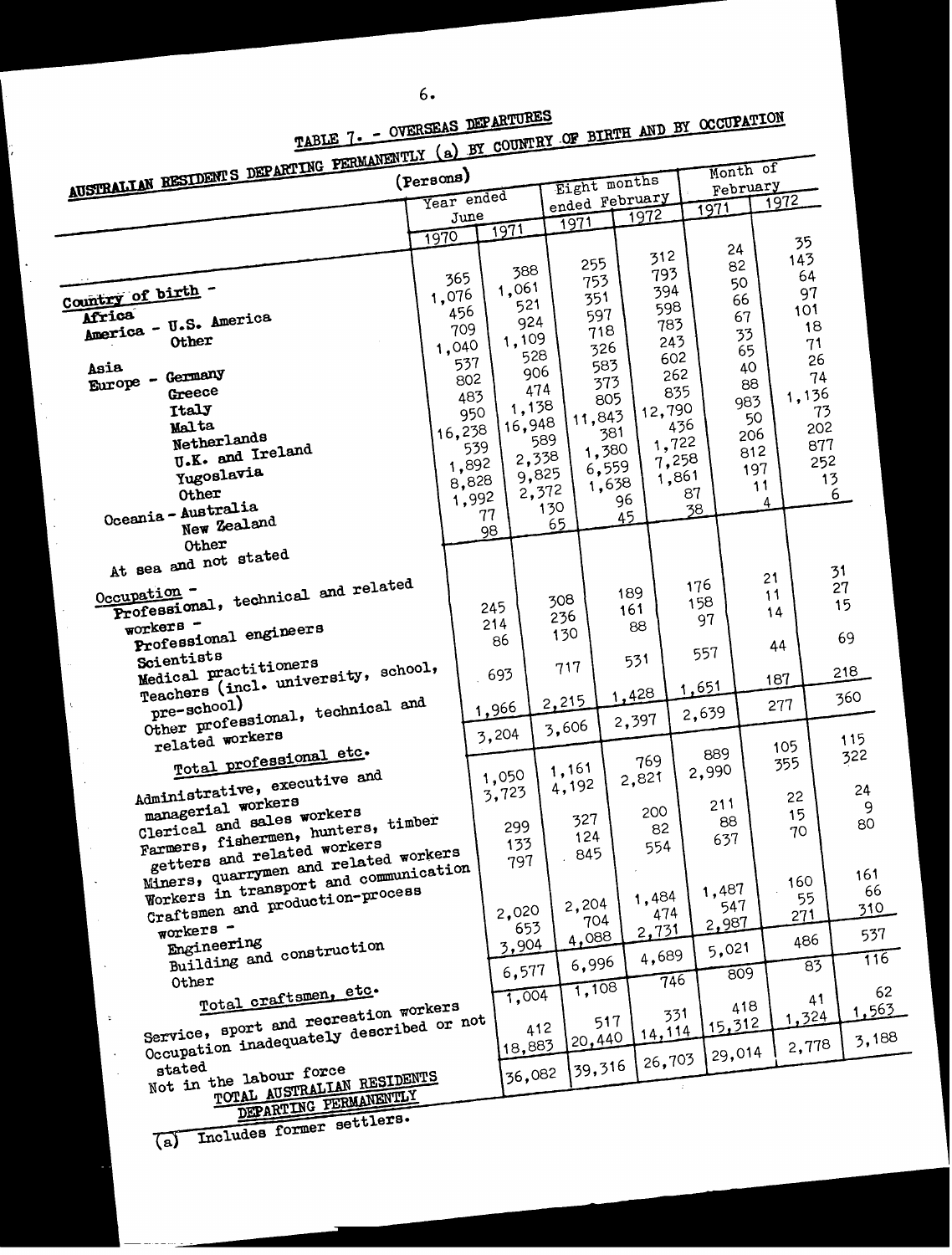# **TABLE 8. - OVERSEAS ARRIVALS s SHORT-TERM** MOVEMENT **- VISITORS ARRIVING\***

# **BY SEX, MODE OF TRANSPCRT, INTERRED LENGTH OF STAY, STATED**

**PURPOSE OF JOURNEY AND COUNTRY OF RESIDENCE**

|                                | Year ended      |                 | Eight months<br>ended February |                 |                  | Month of<br>February |
|--------------------------------|-----------------|-----------------|--------------------------------|-----------------|------------------|----------------------|
|                                | June<br>1970    | 1971            | 1971                           | 1972            | 1971             | 1972                 |
|                                |                 |                 |                                |                 |                  |                      |
| Sex                            |                 |                 |                                |                 |                  |                      |
| Males*                         | 262,246         | 275,876         | 188,432                        | 177,742         | 24,358<br>13,625 | 22,746<br>15,307     |
| Pemales*                       | 126,945         | <u>153,082</u>  | <u>105,881</u>                 | 120,862         |                  |                      |
| Mode of transport              |                 |                 |                                |                 |                  |                      |
| <b>Sea</b>                     | 17,317          | 17,268          | 12,394                         | 13,015          | 2,004            | 1,865                |
| Air*                           | 371,874         | 411,690         | 281,919                        | 285,589         | 35,979           | <u>36,188 </u>       |
| Intended length of stay -      |                 |                 |                                |                 |                  |                      |
| Under 1 week*                  | 152,445         | 152,628         | 103,001                        | 88,134          | 13,156           | 9,792                |
| 1 week and under 2 weeks       | 50,862          | 66,443          | 42,626                         | 47,675          | 6,411            | 6,985                |
| 2 weeks and under 1 month      | 67,332          | 76,296          | 52,216                         | 55,872          | 5,922            | 6,735                |
| month and under 6 months       | 80,252          | 90,499          | 66,477                         | 76,409          | 7,379            | 8,706                |
| 6 months and under 12 months   | 15,738          | 16,275          | 11,455                         | 11,340          | 2,808            | 2,763                |
| Indefinite, not stated, etc.   | 22,562          | 26,817          | 18,538                         | 19,174          | 2,307            | 3,072                |
|                                |                 |                 |                                |                 |                  |                      |
| Stated purpose of journey -    | 49,193          | 61,510          | 42,037                         | 48,707          | 4,994            | 6,612                |
| In transit                     | 58,849          | 64,151          | 42,393                         | 45,108          | 6,305            | 6,866                |
| <b>Business</b><br>Holiday*    | 250,464         | 267,521         | 185,485                        | 181,049         | 22,186           | 20,212               |
| Education                      | 10,907          | 12,069          | 9,071                          | 9,242           | 2,736            | 2,484                |
| Other and not stated           | 19,778          | 23,707          | 15,327                         | 14,498          | 1,762            | 1,879                |
|                                |                 |                 |                                |                 |                  |                      |
| Country of residence -         |                 |                 |                                |                 | 928              | 731                  |
| Africa                         | 6,879           | 8,229           | 5,703                          | 5,906           | 1,365            | 1,841                |
| America - Canada               | 8,858           | 11,210          | 8,074                          | 10,149          | 9,290            | 8,975                |
| <b>U.S. America</b>            | 55,135          | 78,107<br>3,057 | 51,651<br>2,010                | 57,059<br>2,394 | 243              | 197                  |
| Other                          | 2,098           | 6,509           | 4,450                          | 4,854           | 683              | 811                  |
| - Hong Kong<br>Asia            | 5,115<br>10,319 | 11,775          | 7,716                          | 9,114           | 1,737            | 2,048                |
| Malaysia & Singapore           | 10,152          | 15,125          | 8,569                          | 9,858           | 1,316            | 1,496                |
| Japan                          | 99,327          | 79,235          | 56,000                         | 31,076          | 5,808            | 1,915                |
| Other*<br>U.K. and Ireland     | 36,520          | 40,898          | 30,658                         | 36,407          | 4,523            | 5,687                |
| Europe <sup>-</sup><br>Germany | 4,769           | 6,073           | 4,308                          | 5,215           | 665              | 762                  |
| Netherlands                    | 4,096           | 5,032           | 3,723                          | 4,433           | 468              | 649                  |
| Other                          | 13,480          | 17,718          | 12,393                         | 14,290          | 1,639            | 1,924                |
| Oceania - Fiji                 | 4,180           | 4,822           | 3,422                          | 3,996           | 433              | 566                  |
| New Zealand                    | 90,694          | 96,276          | 63,153                         | 67,167          | 4,854            | 6,153                |
| Papua and New Guinea           | 27,349          | 31,679          | 23,648                         | 26,622          | 2,691            | 2,671                |
| <b>Other</b>                   | 10,220          | 13,213          | 8,835                          | 10,064          | 1,340            | 1,627                |
|                                |                 |                 |                                |                 |                  |                      |
| TOTAL VISITORS ARRIVING        | 389,191         | 428,958         | 294,313                        | 298,604         | 37,983           | 38,053               |
| SHORT-TERM*                    |                 |                 |                                |                 |                  |                      |

**Includes U.S. troops on rest and recreation leave.** See paragraph 3 of the **explanatory notes.**

 $\ddot{\phantom{a}}$  .